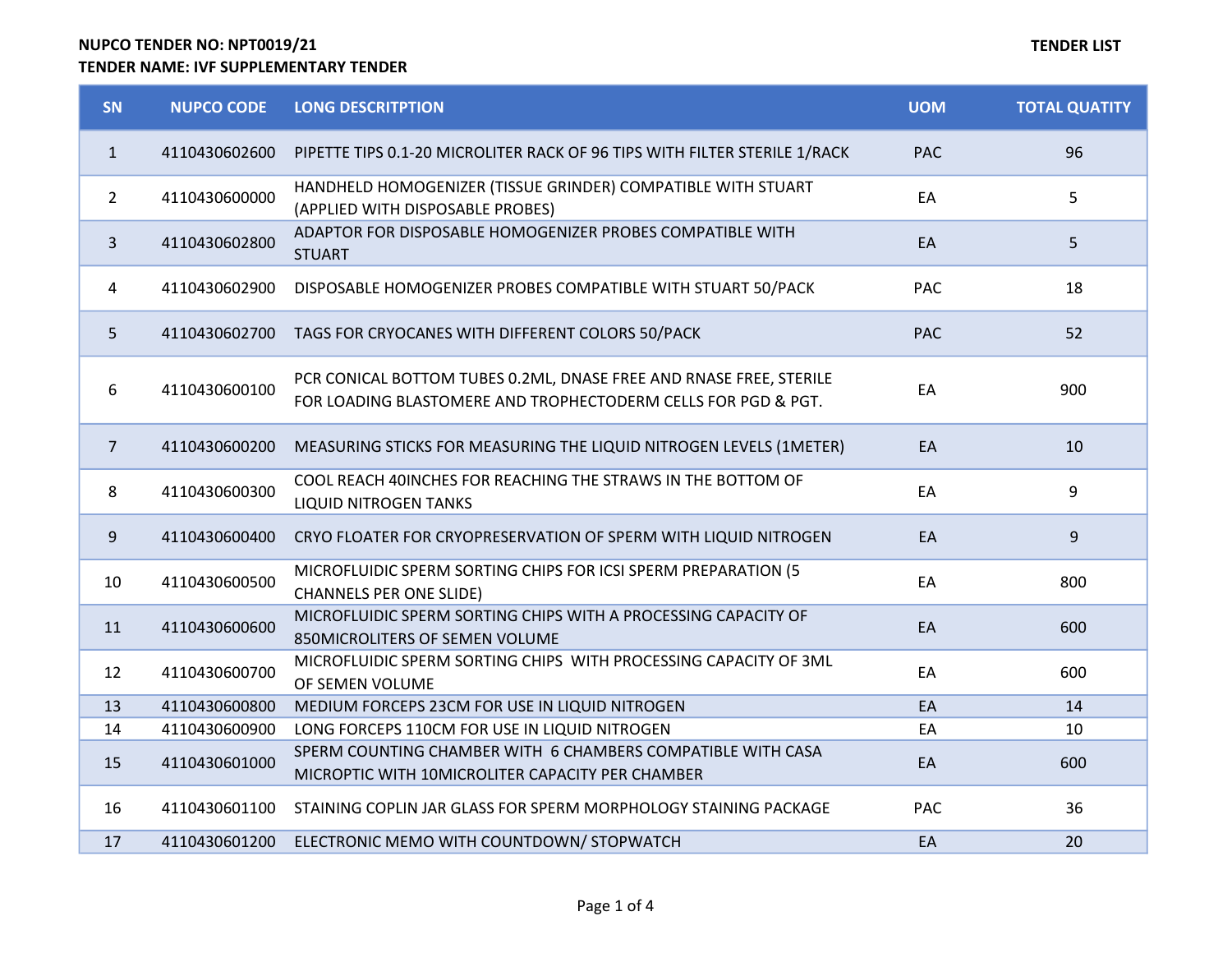NUPCO TENDER NO: NPT0019/21 TENDER NAME: IVF SUPPLEMENTARY TENDER

# TENDER LIST

| SN | <b>NUPCO CODE</b> | <b>LONG DESCRITPTION</b>                                               | <b>UOM</b> | <b>TOTAL QUATITY</b> |
|----|-------------------|------------------------------------------------------------------------|------------|----------------------|
| 18 | 4110430601300     | FILTER COMPATIBLE WITH G100 CO2 ANALYZER                               | EA         | 10                   |
| 19 | 4110430601400     | MOISTURE TRAP COMPATIBLE WITH G100 CO2 ANALYZER                        | EA         | 6                    |
| 20 | 4110430601500     | CALIBRATION KIT COMPATIBLE WITH RI PH METER 3                          | EA         | 3                    |
| 21 | 4110430601600     | ALL-IN-ONE STRIP CONTROLLER WITH ATTACHED TIPS FOR HANDLING            | EA         | 1010                 |
|    |                   | OOCYTES, 170 MICROLITERS, STERILE                                      |            |                      |
|    |                   | REAGENT REFRIGERATION MEDIA : REFRIGERATION MEDIUM TYB WITH            | <b>BOX</b> | 40                   |
|    |                   | GENTAMICIN IS IDEAL FOR SHORT TERM SPERM STORAGE TO PRESERVE SPERM     |            |                      |
| 22 | 4110430601700     | FOR UP TO 4 DAYS. CONTAINS 20% EGG YOLK - FROM USDA CERTIFIED SPECIFIC |            |                      |
|    |                   | PATHOGEN FREE (VIRUS FREE) LAYING FLOCKS, HEAT INACTIVATED AT 56°C     |            |                      |
|    |                   | FOR 30 MINUTES                                                         |            |                      |
| 23 | 4110430601800     | THERMOBUTTONS FOR TEMPERATURE DATA LOGGING COMPATIBLE WITH             | EA         | 4                    |
|    |                   | <b>BRIGHT SENTINEL</b>                                                 |            |                      |
|    | 4110430601900     | CARTRIDGE FOR QUANTIFICATION OF PH, PO2, PCO2 AND LACTATE,             |            |                      |
| 24 |                   | COMPATIBLE WITH I-STAT, EPOC OR ANY EQUIVALENT, SHOULD BE              | EA         | 4                    |
|    |                   | COMPATIBLE WITH EACH HOSPITAL REQUIREMENT & MACHINE                    |            |                      |
|    |                   | SPECIFICATIONS.                                                        |            |                      |
|    | 4110430602000     | PHOSPHATE BUFFER SALINE TABLETS FOR SIMPLE SEMEN WASHING TO BE         | EA         | 3040                 |
| 25 |                   | USED IN SMEARING OF PRESTAINED SPERM MORPHOLOGY                        |            |                      |
|    |                   | SLIDE/COMPATIBLE WITH MICROPTIC.                                       |            |                      |
| 26 | 4110430602100     | THERMAL LABEL FOR TUBES AND CULTURE DISHES FOR BROTHER P-TOUCH QL-     | EA         | 100                  |
|    |                   | LABEL PRINTER FOR FERTIPROOF WITNESS SYSTEM                            |            |                      |
| 27 | 4110430602200     | THERMAL LABEL FOR TUBES AND CULTURE DISHES FOR SMART LABEL PRINTER     | EA         | 150                  |
|    |                   | 440 SII FOR FERTIPROOF WITNESS SYSTEM                                  |            |                      |
| 28 | 4110430602300     | MAGNETIC HANG UP WITH ADHESIVE DISK FOR HOLDING PIPETTE                | EA         | 30                   |
| 29 | 4110430602400     | STAND FOR MICROPIPETTER COMPATIBLE WITH RI EZ-STRIP                    | EA         | 28                   |
| 30 | 4110430602500     | COMPLETE COMPATIBLE VITRIFICATION COOLING AND WARMING SYSTEM.          | EA         | 30                   |
|    |                   | WITH DMSO AND ETHYLENE GLYCOL COOLING AND SUCROSE OR TREHALOSE         |            |                      |
|    |                   | <b>WARMING KIT</b>                                                     |            |                      |
| 31 | 4110152000200     | AFFI GEL BLUE MICROBEADS 100 ML                                        | EA         | 9                    |
| 32 | 4110302501600     | CRYOGOBLET WITH DIFFERENT COLOR CODES SIZE: 10 MM                      | EA         | 15000                |
| 33 | 4110302501700     | CRYOGOBLET WITH DIFFERENT COLOR CODES SIZE: 13 MM                      | EA         | 3000                 |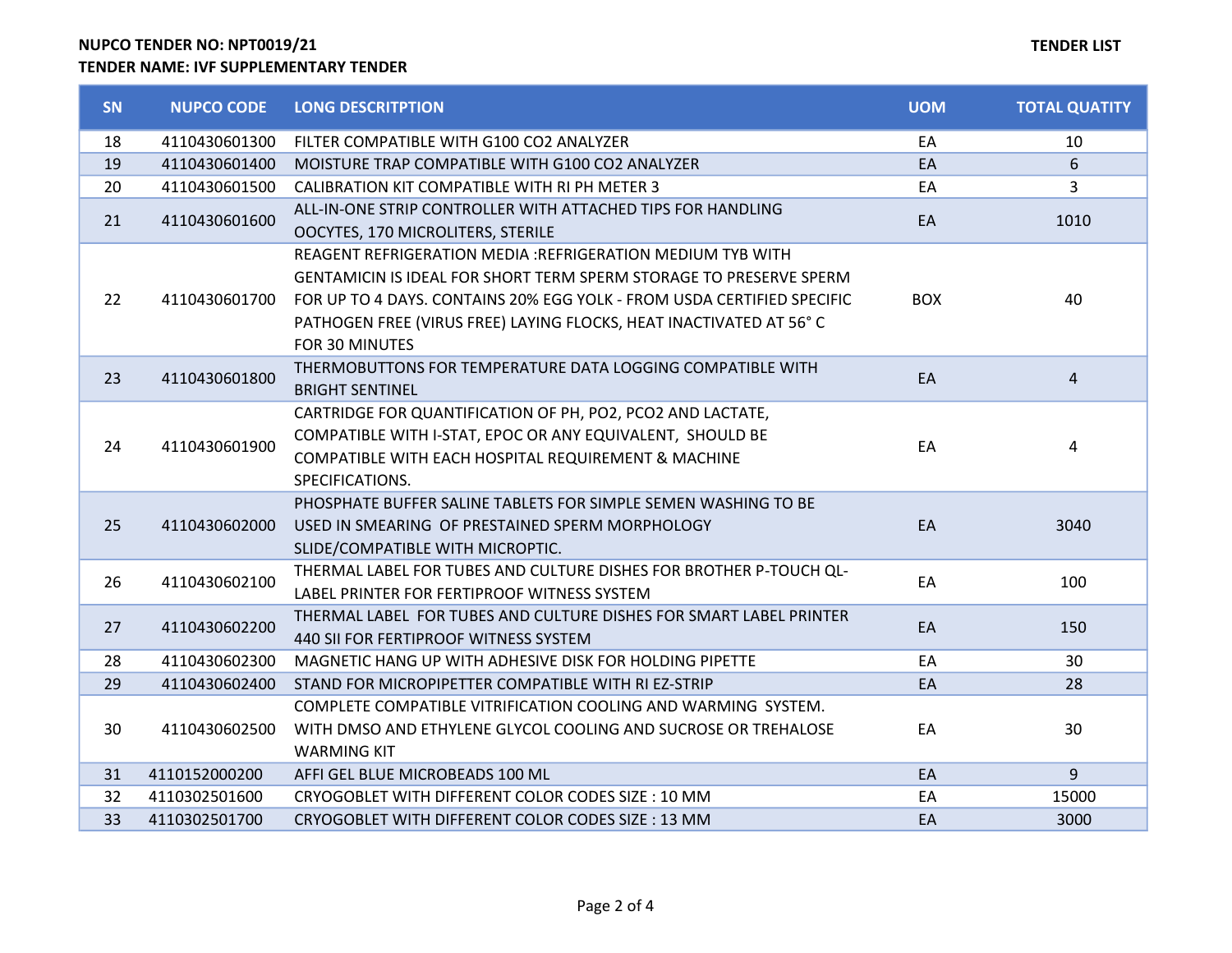## NUPCO TENDER NO: NPT0019/21 TENDER NAME: IVF SUPPLEMENTARY TENDER

| <b>SN</b> | <b>NUPCO CODE</b> | <b>LONG DESCRITPTION</b>                                                                       | <b>UOM</b> | <b>TOTAL QUATITY</b> |
|-----------|-------------------|------------------------------------------------------------------------------------------------|------------|----------------------|
| 34        | 4110302501800     | CRYOSTRAW FOR SPERM FREEZING WITH COTTON PLUG AND TRANSPARENT<br>0.5 ML                        | EA         | 7000                 |
| 35        | 4110302501900     | CRYOSTRAW FOR SPERM FREEZING WITH COTTON PLUG AND TRANSPARENT<br>0.25ML                        | EA         | 1000                 |
| 36        | 4110492100500     | MILLIPORE MICROBIAL FILTER SIZE ON DEMAND                                                      | EA         | 100                  |
| 37        | 4111583600700     | KIT PH STRIPS FOR SEMEN PH TESTING                                                             | EA         | 14400                |
| 38        | 4111616431800     | TEST HYP - OSMOTIC SWELLING FOR SPERM IN IVF 20 ML HUMAN IVF GRADE                             | EA         | 42                   |
| 39        | 4112210703000     | DISH EMBRYO CULTURE FOR SINGLE EMBRYO CULTURE GENETIC DIAGNOSTIC<br>PROCEDURE (GPS) STERILE    | EA         | 1200                 |
| 40        | 4112210703600     | DISH CULTURE 16 WELLS COMPATIBLE WITH PRIMOVISION TIME LAPSE<br>CAMERA OR ANY EQUIVALENT       | EA         | 4                    |
| 41        | 4112210703800     | DISH GLASS CULTURE FOR IMSI - ICSI                                                             | EA         | 100                  |
| 42        | 4112260201100     | COVER SLIPS MICROSCOPE 24 X 32 MM LABORATORY 100 PIECE/PACK                                    | EA         | 25000                |
| 43        | 4112260201400     | SLIDES MICROSCOPE FROST                                                                        | EA         | 25000                |
| 44        | 4115000039500     | PEN DIAMOND TIPPED FOR MARKING GLASS SLIDE                                                     | EA         | 22                   |
| 45        | 4213220305100     | GLOVES NON EMBRYO TOXIC SIZE 7 STERILE (PER PAIR)                                              | EA         | 1000                 |
| 46        | 4213220305200     | GLOVES NON EMBRYO TOXIC SIZE 7.5 STERILE (PER PAIR)                                            | EA         | 1000                 |
| 47        | 4213220305300     | GLOVES NON EMBRYO TOXIC SIZE 6.5 STERILE (PER PAIR)                                            | EA         | 1000                 |
| 48        | 4213220305400     | GLOVES NON EMBRYO TOXIC SIZE 8 STERILE (PER PAIR)                                              | EA         | 1000                 |
| 49        | 4214230103100     | LABEL THERMAL FOR FREEZING STRAWS COMPATIBLE WITH BRADY OR ANY<br><b>EQUIVALENT 260 LABELS</b> | EA         | 64                   |
| 50        | 4214230103200     | LABEL THERMAL FOR CULTURE DISH COMPATIBLE WITH BRADY OR ANY<br><b>EQUIVALENT 25 FEET</b>       | EA         | 64                   |
| 51        | 4214252313600     | TUBERCULIN SYRINGE 1 ML WITH NEEDLE ATTACHED FOR OOCYTE DISSECTION<br>28GAUGE                  | EA         | 1000                 |
| 52        | 4214261801100     | SYRINGE NORM - JECT 1 ML WITHOUT NEEDLE NON TOXIC NOZZLE SLIP LOCK<br><b>STERILE</b>           | EA         | 15000                |
| 53        | 4214261801300     | SYRINGE 10 ML (ALL PLASTIC WITHOUT RUBBER)                                                     | EA         | 5500                 |
| 54        | 4214261801400     | SYRINGE 20 ML (ALL PLASTIC WITHOUT RUBBER)                                                     | EA         | 3000                 |
| 55        | 4214280257700     | CONDOMS COVER FOR VAGINAL PROBE SHEATH - SHAPED BARRIER DEVICE<br>WOMEN HEALTH UNIVERSAL       | EA         | 5000                 |